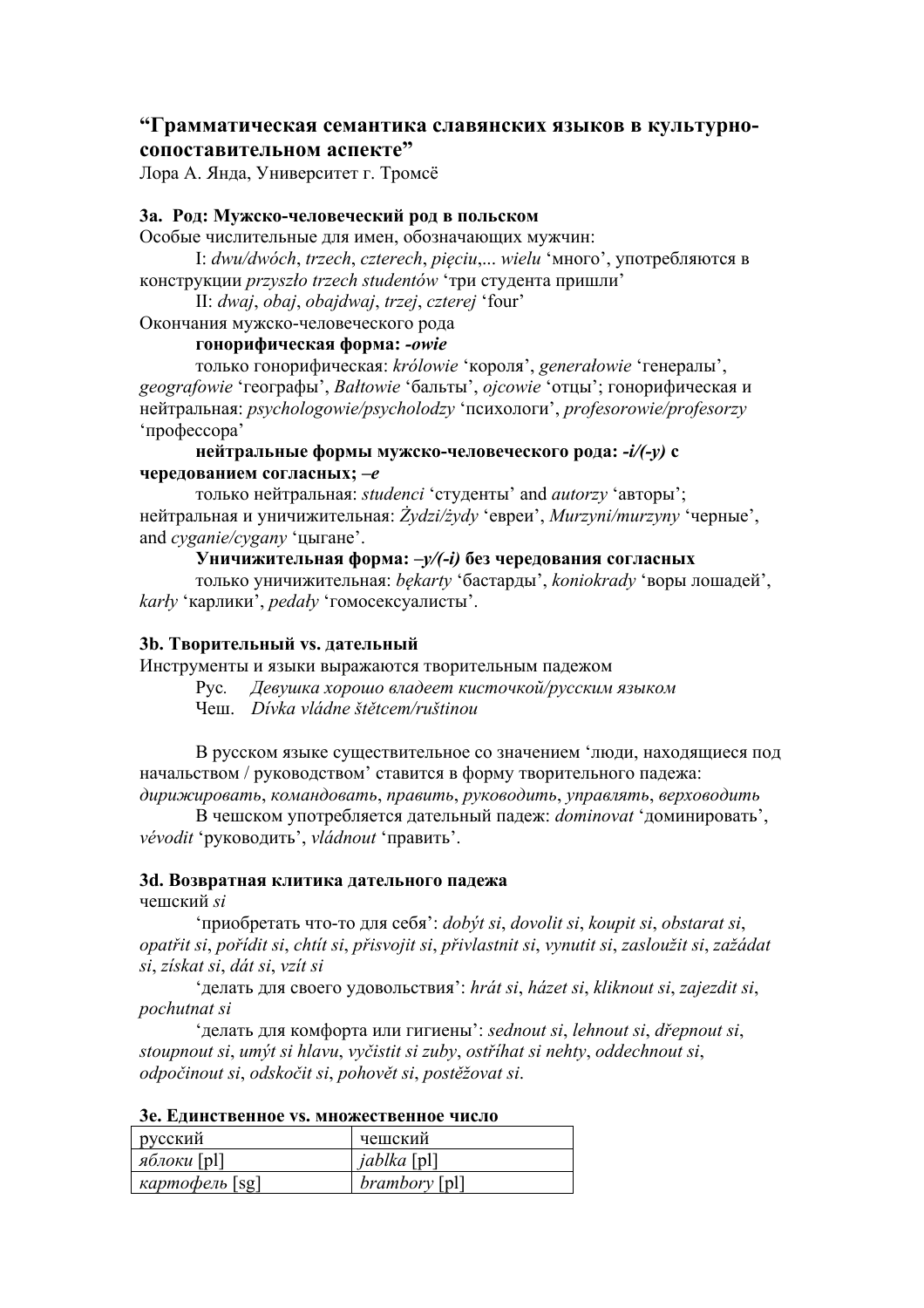| $K\overline{l}$ IOKBA [Sg] | <i>brusinky</i> [pl] |
|----------------------------|----------------------|
| $\mu$ 3 <i>HOM</i> [Sg]    | $hrozinky$ [pl]      |
| $20$ pox [sg]              | $h$ rách [sg]        |

#### **3f. Исходный пункт-местонахождение-цель**

|            | исходный пункт     | местонахождение                   | цель                       |
|------------|--------------------|-----------------------------------|----------------------------|
| норвежский | Jeg kom fra Alta   | Jeg var i Alta                    | Jeg reiste til Alta        |
|            | [fra]              |                                   | $\lceil \text{til} \rceil$ |
| русский    | Я приехала из Алты | Я была в Алте                     | Я поехала в Алту           |
|            | $[$ из + род.]     | $\lceil B + \text{предл.} \rceil$ | $[B + BHH.]$               |
| саамский   | Mun bohten Álttás  | Mun ledjen Álttás                 | Mun mannen Áltái           |
|            | [локатив]          | [локатив]                         | [иллатив]                  |

#### **Список литературы**

Achard, Michel and Suzanne Kemmer, eds. 2004. *Language, Culture, and Mind.* Stanford: CSLI Publications.

Bowerman, Melissa, Soonja Choi. 2003. "Space under construction: language-specific spatial categorization in first language Acquisition", in: Dedre Gentner & Susan Goldin-Meadow (eds.) *Language in mind*. Cambridge-London: MIT Press, 387-427.

Corbett, Greville. 2000. *Number*. Cambridge: Cambridge U. Press.

Dahl, Östen. 1985. *Tense and aspect systems*. Oxford: Basil Blackwell.

Dickey, Stephen M. 2000. *Parameters of Slavic Aspect. A Cognitive Approach*. Stanford: CSLI Publications.

Dybiec, Joanna. 2003. "*Polacy nie gęsi?* Balancing Between Anglo-Polish and the Government Ordained Purity: the Influence of the English Language on Contemporary Polish." *Slovo* 13, 59-71.

Harrison, K. David. 2006*. When Languages Die: The Extinction of the World's Languages and the Erosion of Human Knowledge.* Oxford: Oxford University Press.

Haspelmath, Martin. 1997. *From Space to Time: Temporal Adverbials in the World's Languages*. Munich: LINCOM EUROPA.

Janda, Laura A. 1997. "Implementation of the FIGURE-GROUND distinction in Polish," in a refereed volume entitled *Lexical and syntactic constructions and the construction of meaning* (Current issues in linguistic theory 150), edited by Keedong Lee, Eve Sweetser, and Marjolijn Verspoor. Amsterdam/Philadelphia: John Benjamins, 149- 163.

Janda, Laura A. 1999. "Whence virility? The rise of a new gender distinction in the history of Slavic," in *Slavic gender linguistics*, ed. by Margaret H. Mills. Amsterdam & Philadelphia: John Benjamins, 201-228.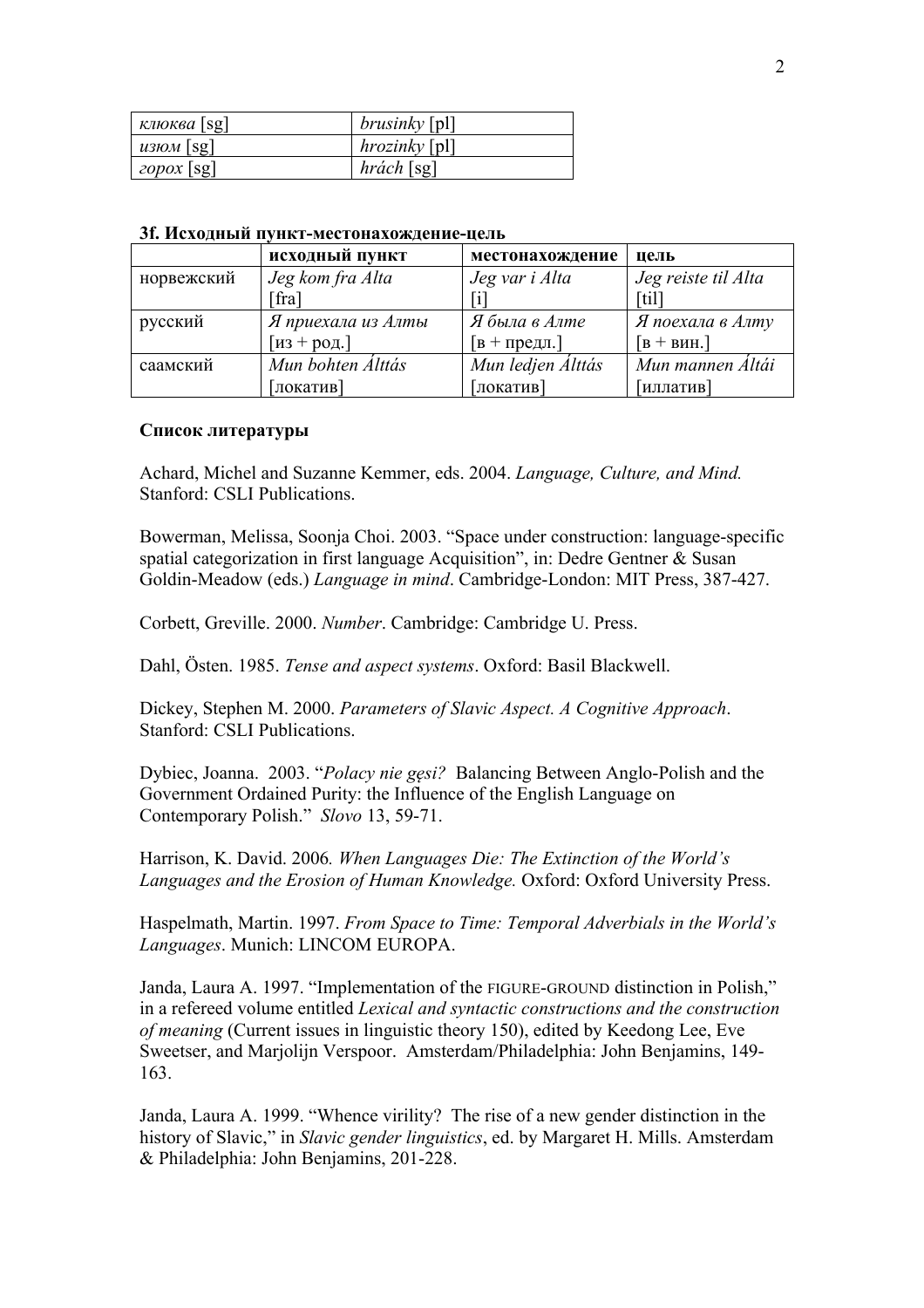Janda, Laura A. 2000. "From number to gender, from dual to virile: bridging cognitive categories," in *Lexical and grammatical classification: same or different?*, ed. by Yishai Tobin and Ellen Contini-Morava. Amsterdam: John Benjamins, 73-86.

Janda, Laura A. 2002a. "The conceptualization of events and their relationship to time in Russian", in *Glossos* 2, at http://www.seelrc.org/glossos/.

Janda, Laura A. 2002b. "Concepts of Case and Time in Slavic", in *Glossos* 3, at http://www.seelrc.org/glossos/.

Janda, Laura A. 2004a. "The Dative Case in Czech: What it Means and How *si* Fits in", in the published proceedings of the annual meeting of the Společnost pro vědy a umění 2003, at: http://www.svu2000.org/conferences/papers.htm.

Janda, Laura A. 2004b. "A metaphor in search of a source domain: the categories of Slavic aspect", *Cognitive Linguistics* 15, 2004, 471-527.

Janda, Laura A. 2004c. "Kognitivní lingvistika", *Čítanka textů z kognitivní lingvistiky I* (Prague: Ústav českého jayzka a teorie komunikace), 9-58.

Janda, Laura A. 2006a. "Cognitive Linguistics" [revised version], *Glossos* 8, at http://www.seelrc.org/glossos/.

Janda, Laura A. 2006b. "A Metaphor for Aspect in Slavic", *Henrik Birnbaum in Memoriam (=International Journal of Slavic Linguistics and Poetics* 44-45), 249-60.

Janda, Laura A. 2008. "Transitivity in Russian from a Cognitive Perspective", in *Dinamičeskie modeli: Slovo. Predloženie. Tekst. Sbornik statej v čest' E. V. Padučevoj*, edited by Galina Kustova. Moscow: Jazyki slavjanskoj kul'tury, 970-988.

Janda, Laura A. and Steven J. Clancy. 2002. *The Case Book for Russian*. Bloomington, IN: Slavica.

Janda, Laura A. and Steven J. Clancy. 2006. *The Case Book for Czech*. Bloomington, IN: Slavica.

Lakoff, George. 1987. *Women, Fire, and Dangerous Things.* Chicago/London: U of Chicago Press.

Lehečková, Helena. 2003. "Slavonic versus Finno-Ugric languages: On missing categories in grammar and cognition", Glossos 4: http://www.seelrc.org/glossos/issues/4/leheckova.pdf.

Malt, Barbara C., Steven A. Sloman, Silvia P. Gennari. 2003. "Speaking versus thinking about objects and actions", in: Dedre Gentner -- Susan Goldin-Meadow (eds.) *Language in mind*. Cambridge-London: MIT Press, 81-111.

Palmer, Gary B. 1996. *Toward a Theory of Cultural Linguistics.* Austin: University of Texas Press.